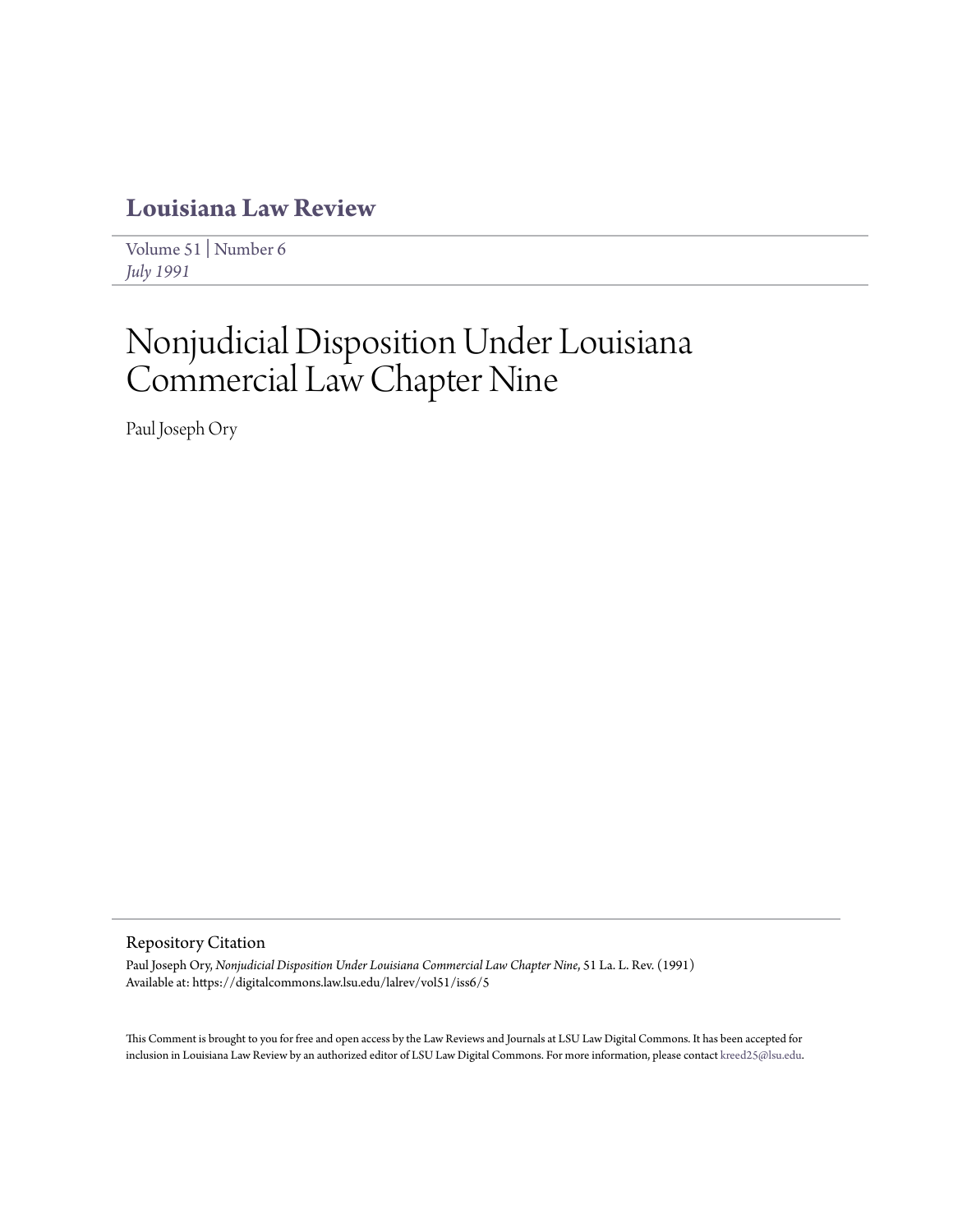## Nonjudicial Disposition Under Louisiana Commercial Law Chapter Nine

#### **INTRODUCTION**

Chapter **9** of the Louisiana Commercial Law,' effective January **1, 1990,** regulates the creation and effects of security interests in most movables, supplanting the law of pledge and chattel mortgage. Included in Chapter **9** are provisions which allow the creditor to dispose of the collateral nonjudicially in enforcement of all security interests. This lack of restriction on the availability of nonjudicial disposition is new in Louisiana. This comment will provide an overview of the Chapter's sections regulating these nonjudicial dispositions. More detailed discussion is included concerning a few areas of interest in which current and prior Louisiana law may be helpful in predicting how the new procedure will be applied and interpreted.<sup>2</sup>

#### POSSESSION **OF THE** COLLATERAL

#### *Uniform* Commercial Code Section **9-503**

Upon default U.C.C. section 9-503 allows the secured party, unless otherwise agreed, to take possession of the collateral in enforcement of his security agreement.<sup>3</sup> The secured party is not required to utilize judicial process, 4 and as default is the only prerequisite listed in U.C.C. section 9-503, generally no notice to the debtor is required in utilizing this "self-help" repossession right.5 As an alternative to self-help, the secured party may proceed by judicial action,<sup>6</sup> in accord with U.C.C. section 9-501. The secured party may also render the collateral unusable, or proceed with the sale of the collateral on the debtor's premises.7 In

Copyright **1991, by** LOUISIANA **LAW REVIEW.**

<sup>1.</sup> Reference to the Uniform Act will be made as "U.C.C." or "Uniform Commercial Code." Reference to the Chapter as adopted in Louisiana will be made as "Chapter **9"** or "Louisiana section 9-50x."

<sup>2.</sup> For an overview of all of the provisions of Chapter 9 as enacted in Louisiana, see Harrell, A Guide to the Provisions of Chapter Nine of Louisiana's Commercial Code, **50** La. L. Rev. 711 (1990). For a detailed look at Chapter 9 and comparison to the Uniform Act, see W. Hawkland, Hawkland's Handbook on Chapter 9 Louisiana Commercial Law (1990).

<sup>3.</sup> U.C.C. § 9-503 (1977).

<sup>4.</sup> Id.

**<sup>5.</sup>** W. Hawkland, R. Lord & C. Lewis, U.C.C. Series § 9-503:02 (Art 9) (1986).

<sup>6.</sup> U.C.C. § 9-503 (1977).

<sup>7.</sup> Id.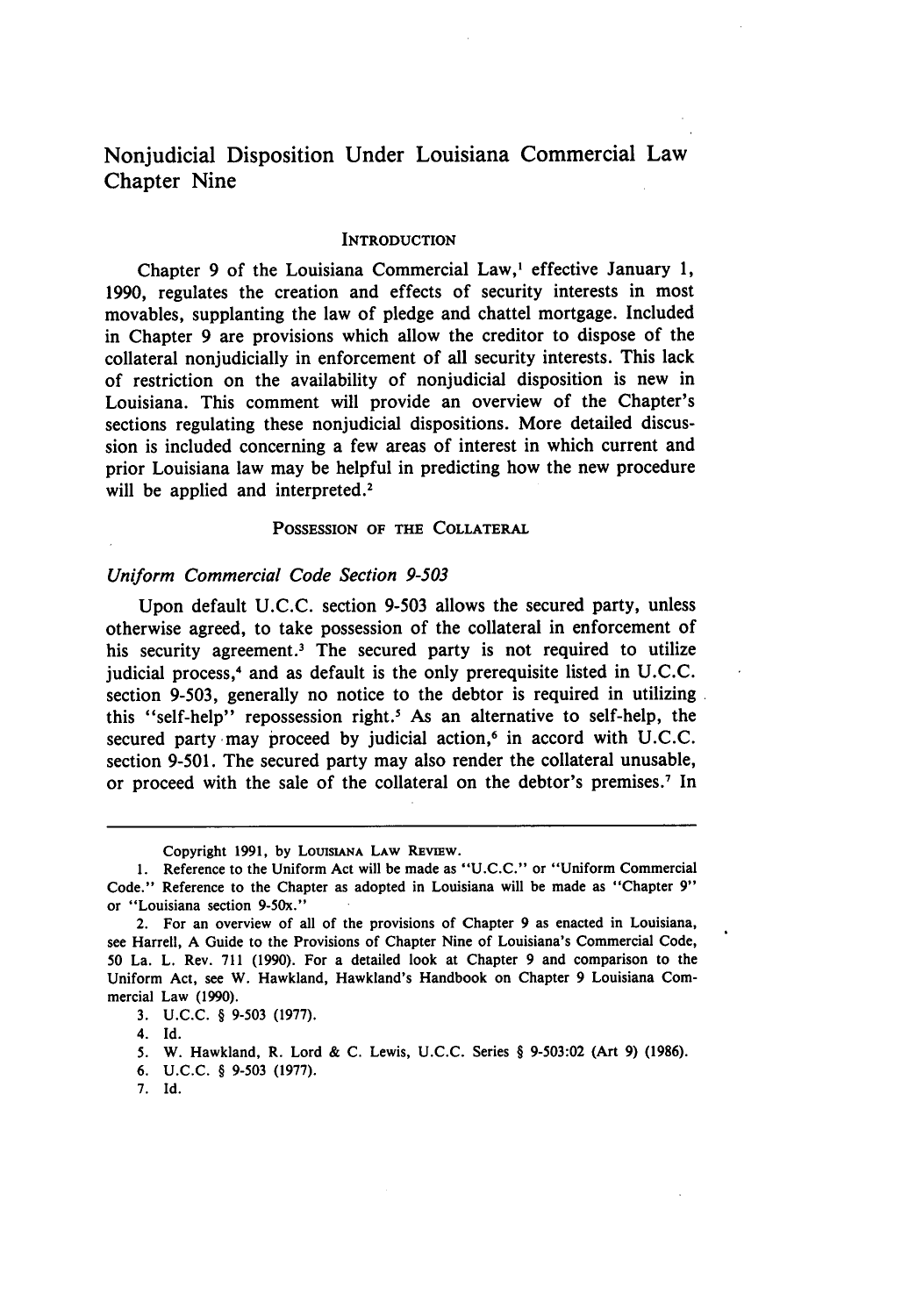utilizing his right to self-help repossession, the secured party is not allowed to breach the peace in taking possession;<sup>8</sup> the consequences of which are possible liability for damages and/or conversion. The line between what is and what is not a breach of the peace has sometimes been difficult for the courts to draw. Generally, any form of protest to the repossession by the debtor or entering of closed premises by the secured party will result in a breach of the peace.<sup>9</sup>

#### Louisiana Section 9-503

Because of Louisiana's traditional civil law hostility to self-help in all areas of the law, Louisiana section 9-503 does not adopt the U.C.C. Article 9 repossession approach, but does attempt to incorporate the inherent efficiencies of that approach.<sup>10</sup> Louisiana section 9-503 allows the secured party to sell, following the provisions of Louisiana section 9-504, collateral in his possession.<sup>11</sup> The secured party can acquire possession either before or after default, and either through pledge or voluntary surrender of the collateral by the debtor.<sup>12</sup> Incorporeals can be sold without delivery in Louisiana,<sup>13</sup> and thus need not be in the possession of the secured party in order to be sold by the secured party.<sup>14</sup> The secured party has the right to use summary process to obtain the documents, instruments, or endorsements necessary for proceeding with disposal of the incorporeals.1' Once the secured party is in possession, he proceeds in generally the same manner as secured parties in the other forty-nine states. Louisiana does not provide for the disabling of the collateral, or disposal of the collateral still on the debtor's premises, as is provided in the U.C.C. Article 9.

#### Policy Behind Louisiana's Version of Section 9-503

The civil law bias against self-help is based on a strong policy of keeping the peace. In *Liner v. Louisiana Land and Exploration Company,16* Justice Tate, in expressing the policy behind the law according possessory protection to a possessor evicted by force or fraud no matter how short the duration of possession stated, "[tihis is done in the

**<sup>8.</sup>** Id.

<sup>9.</sup> W. Hawkland, R. Lord & C. Lewis, U.C.C. Series § 9-503:03 (Art 9) (1986).

<sup>10.</sup> W. Hawkland, Hawkland's Handbook on Chapter 9 Louisiana Commercial Law § 5.03 (1990) [hereinafter Hawkland's Handbook].

<sup>11.</sup> La. R.S. 10:9-503(1) (Supp. 1990).

<sup>12.</sup> La. R.S. 10:9-503(1)(a) (Supp. 1990).

<sup>13.</sup> La. Civ. Code art. 2481.

<sup>14.</sup> La. R.S. 10:9-503(1)(b) (Supp. 1990).

**<sup>15.</sup>** La. R.S. 10:9-503(2) (Supp. 1990).

<sup>16. 319</sup> So. 2d **766** (La. 1975) (Tate, **J.,** concurring in denial of reh'g).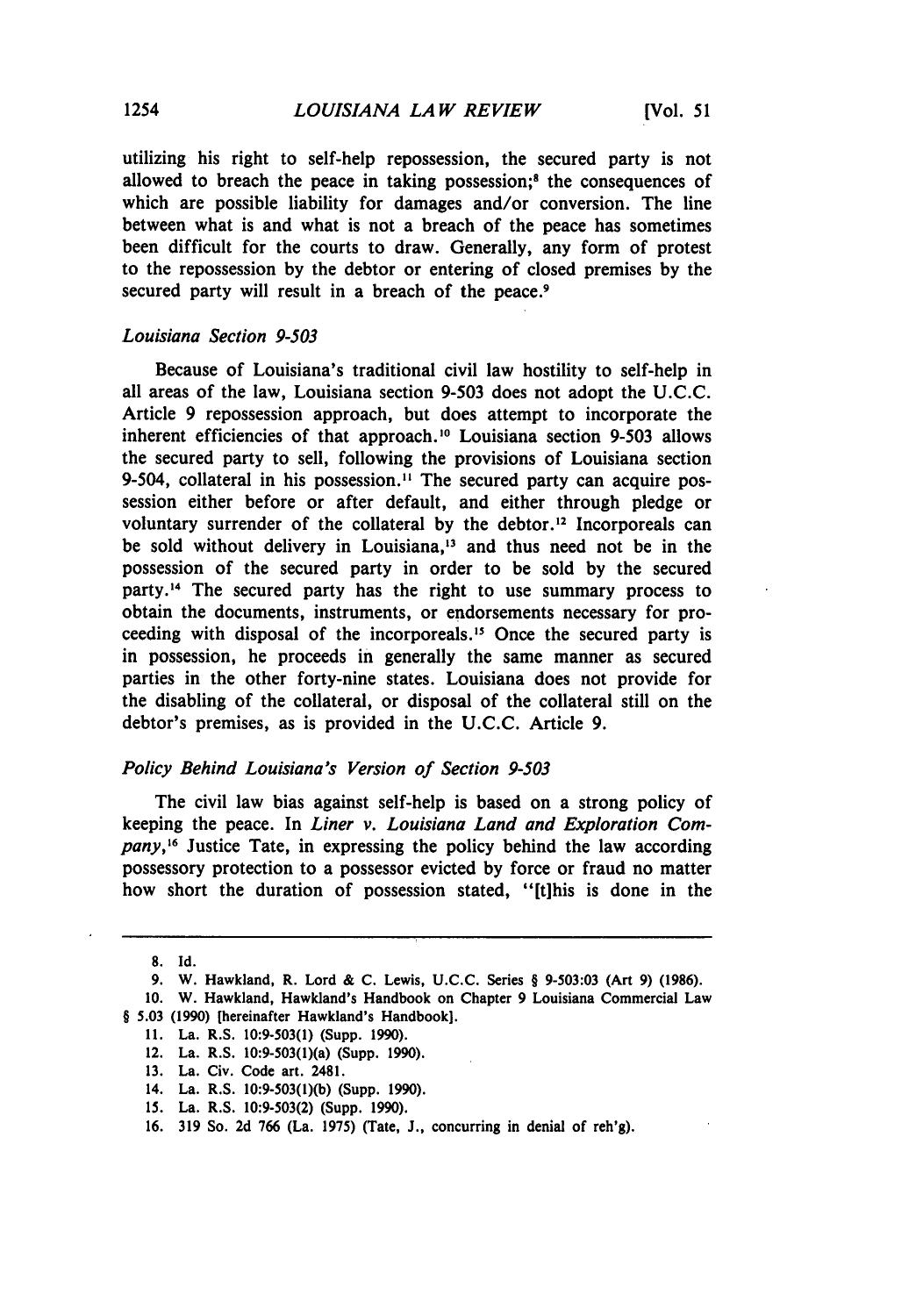interest of preservation of peace in society and as a deterrent against self-help."<sup>17</sup> In *Ryder v. Lacour*,<sup>18</sup> the Louisiana Third Circuit Court of Appeal, in a property dispute involving inconclusive attempts **by** both parties to establish possession, declined to give legal effect to the last of these corporeal acts of possession, stating that "[tihis would encourage physical confrontations and elevate self help to a status never enjoyed in a civilian jurisdiction."<sup>19</sup> The third circuit also expressed this policy in another instance, "[sielf-help is generally frowned upon by our courts and is inimical to public order.' **'20** Louisiana courts have enforced this policy against self-help in various other types of legal situations.2'

Based on this policy against self-help, creditors in Louisiana have had to resort to judicial process in obtaining possession of collateral from debtors upon default, unless the debtor consents to the creditor taking possession. For instance in *Grandeson v. International Harvester Credit Corp.,22* the creditor repossessed a refrigerator sold to the debtor, supposedly on the authority of a repossession agreement signed with the debtor and the consent of the debtor's wife. The court found the repossession agreement to be ineffective and that, due to the head and master rule in effect at the time, the wife's consent in the husband's absence was also ineffective. The court stated the applicable rule of law as, "[t]his refrigerator was repossessed without resorting to judicial proceedings and in order to avoid the result of legal liability, it must be shown that the plaintiff [debtor] consented to its removal, either orally or in writing."<sup>23</sup>

The common law courts have developed a similar rule in cases involving the U.C.C.'s prohibition on breach of the peace **by** the seizing creditor. In one of the more difficult areas in the interpretation of that prohibition, several courts have held that deception of the debtor by

22. 223 La. 504, 66 So. 2d 317 (1953).

**23.** Id. at 506, 66 So. 2d at 318.

<sup>17.</sup> Id. at 781.

**<sup>18.</sup>** 322 So. 2d 243 (La. App. 3d Cir. 1975).

<sup>19.</sup> Id. at 246.

<sup>20.</sup> Guidry v. Rubin, 425 So. 2d 366, 371 (La. App. **3d** Cir. 1982).

<sup>21.</sup> Grandeson v. International Harvester Credit Corp., 223 La. 504, 66 So. 2d **317** (1953) (no right to self-help repossession **by** chattel mortgagee's assignee absent consent **by** the mortgagor); Ogden v. John Jay Esthetic Salons, Inc., 470 So. 2d 521 (La. App. 1st Cir. 1985) (no right to self-help retaking of possession by lessor where lessor is not justified in believing premises to be abandoned **by** lessee); Central Fidelity Bank v. Gray, 422 So. 2d 670 (La. App. 3d Cir. 1982) (no right to repossession of an automobile **by** a bank as lienholder even from a possessor who may not have been the owner); Martinez v. Therma-King Sales and Service Division of Transport Refrigeration of La. Inc., 346 So. 2d 798, 800-01 (La. App. 1st Cir.), writ denied, 349 So. 2d **884** (La. 1977) (no right to self-help repossession in enforcement of a repairman's privilege); Vercher v. Toda Enterprises, Inc., 216 So. 2d **318, 319** (La. App. **3d** Cir. 1968) (no right to self-help repossession **by** a seller absent consent of the buyer).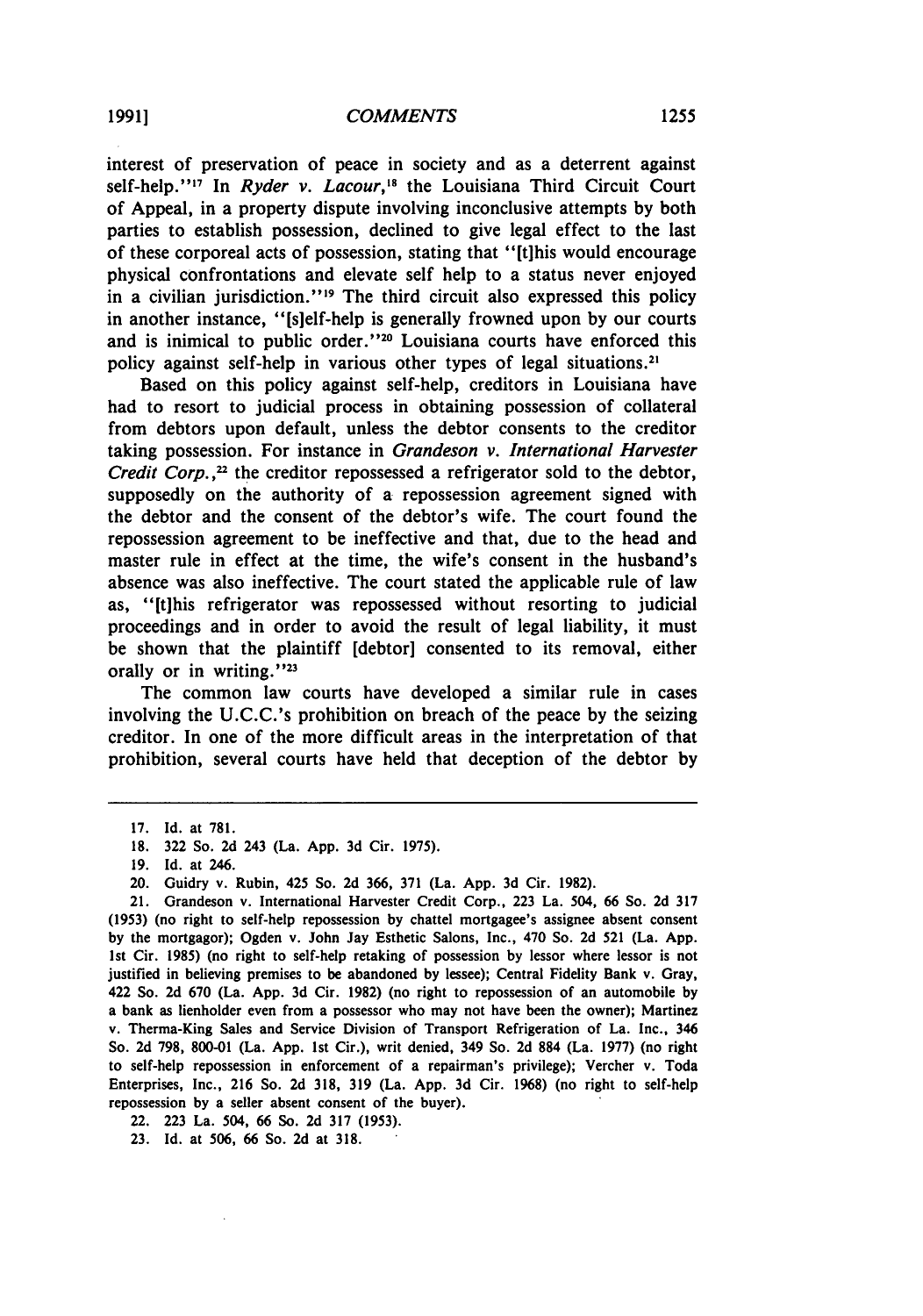the secured party in order to obtain possession violates the intent of the rule.2 4 In *Ford Motor Credit Company v. Byrd'2* the debtor prevailed in an action for conversion based on a breach of the peace claim against the creditor. Ford Motor Credit was assigned the retail installment contract on a sale of an automobile to the debtor. The parties disagreed as to whether the debtor's payments were in arrears at the time of the repossession, but neither disputed that the debtor was contacted and asked to drive to the dealer in order to discuss his account. While the debtor was inside, his vehicle was removed from the parking lot and placed in a storage area. The jury concluded that the automobile was obtained without the debtor's consent or knowledge, and on appeal the Alabama Supreme Court held that this supported the debtor's claim of conversion. The supreme court emphasized the debtor's protest against the repossession, which should have forced the secured party to use process. The court stated:

We cannot interpret § **9-503** to permit obtaining possession through trick, without knowledge upon the part of the debtor. To interpret § **9-503** to allow repossession in these circumstances would encourage practices abhorrent to society: fraud, trickery, chicanery, and subterfuge, as alternatives to employment of judicial processes that foster the concept of ours being a government of laws and not of men. If self-help erodes that concept then self-help must be limited as we will limit it here.<sup>26</sup>

Thus, the common law jurisdictions applying the self-help repossession provisions have expressed a rule very similar to Louisiana's rule, which requires consent **by** the debtor to the creditor's taking possession.

With the limitations on the self-help repossession right provided in the **U.C.C.,** there are very few situations in which the **U.C.C.** self-help repossession right differs practically from the Louisiana ban on selfhelp repossession. The most common of these situations occurs when the collateral is in a non-enclosed area and the debtor does not know that the secured party is repossessing, in which case self-help repossession under the **U.C.C.** is proper as no breach of the peace occurs. The other way that Louisiana section **9-503** differs from **U.C.C.** section **9-503** is when the collateral is an incorporeal, in that Louisiana expressly allows the secured party to sell the incorporeals without possession, consistent with Louisiana law, and the **U.C.C.** does not.

<sup>24.</sup> Ford Motor Credit Company v. Byrd, **351** So. **2d 557** (Ala. **1977);** Quest v. Barnett Bank of Pensacola, **397** So. **2d** 1020, 1024 (Fla. Dist. Ct. **App. 1981);** Lane v. John Deere Company, **767 S.W.2d 138,** 142 (Tenn. **1989).** But see Speigle v. Chrysler Credit Corp., **56** Ala. **App.** 469, 473-74, **323** So. **2d 360, 362-63** (Ala. Civ. **App.),** cert. denied, **295** Ala. 420, **323** So. **2d 367 (1975);** Cox v. Galigher Motor Sales Co., **158** W. Va. **685, 213 S.E.2d** 475, **478-80 (1975).**

**<sup>25. 351</sup>** So. **2d 557** (Ala. **1977).**

**<sup>26.</sup>** Id. at **559.**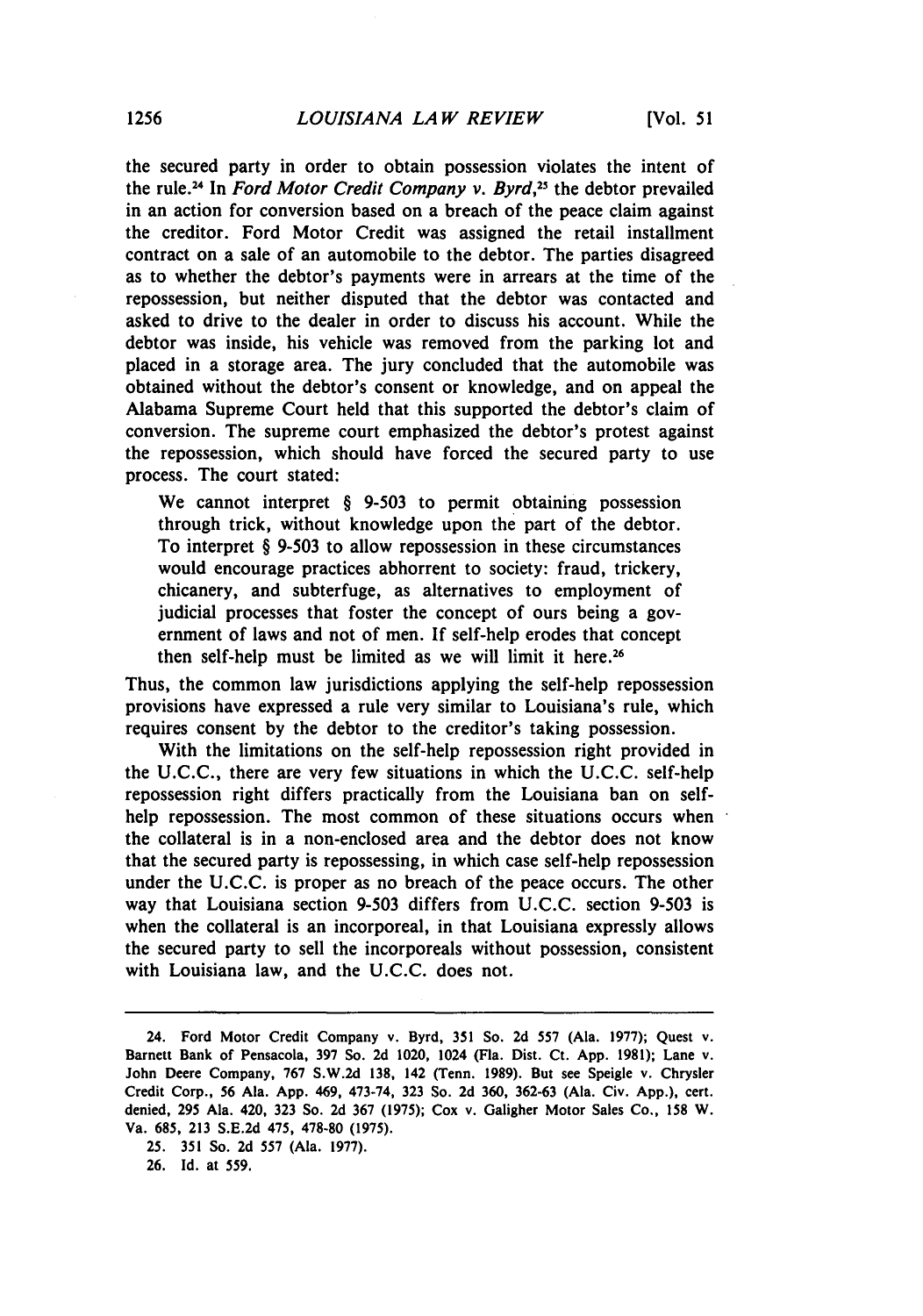#### **RIGHT TO DISPOSE OF THE COLLATERAL**

#### *U.C.C. and Louisiana Section 9-504(1) and (2)*

After default, the secured party has the right to sell, lease or otherwise dispose of the collateral.<sup>27</sup> Louisiana section 9-503 adds the prerequisite that the secured party must be in possession of the collateral in order to proceed under section **9-504,28** unless the collateral is an incorporeal. 29 Although the courts have not often decided the meaning of the term "otherwise dispose," 30 they have provided some indication of what it is not. In *Maxl Sales Co. v. Critiques, Inc.,"* the court decided that appointment of a receiver in bankruptcy in order to continue the debtor's business before liquidation was not a disposition within the meaning of the term "otherwise dispose." In *Cordova v. Lee Galles Oldsmobile*,<sup>32</sup> the court held that a loan of a repossessed vehicle to police for use in undercover operations was likewise not a disposition within the meaning of the term "otherwise dispose." It has been suggested that the drafters intended a lack of restriction on the secured party and that the term ought to be interpreted to allow the secured party to best realize on the collateral, including using or operating the collateral or the carrying on of the debtor's business by the secured party.<sup>33</sup>

In Louisiana, should the secured party decide to lease the collateral, it is clear that he will have the obligations of a lessor to his lessee. $34$ Although the secured party can lease the property owned by the debtor, he is limited to leasing it for its usual use.<sup>35</sup> In addition to the usual obligations of the lessor, the secured party also warrants his lessee's enjoyment of the property from claims by the debtor.<sup>36</sup>

#### *Distribution of the Proceeds of the Disposition*

#### *U.C.C. and Louisiana Section 9-504(2)*

After the disposition, section 9-504 provides for the distribution of the proceeds. There is little difference in the provisions of the U.C.C.

- **31. 796 F.2d 1293, 1297** n.2 (10th Cir. **1986).**
- **32. 100 N.M.** 204, **.668 P.2d 320 (N.M.** Ct. **App. 1983).**
- 33. Hawkland's Handbook, supra note **10,** *§* 5:05, at **13.**

- 35. La. Civ. Code art. 2681.
- 36. La. Civ. Code art. 2682.

<sup>27.</sup> U.C.C. § 9-504(1) (1977); La. R.S. 10:9-504(1) (Supp. 1990).

**<sup>28.</sup>** La. R.S. 10:9-503(1)(a) (Supp. **1990).**

**<sup>29.</sup>** La. R.S. **10:9-503(l)(b)** (Supp. **1990).**

**<sup>30.</sup>** Hawkland's Handbook, supra note **10,** *§* **5:05,** at **13.**

<sup>34.</sup> **Id.** at 14.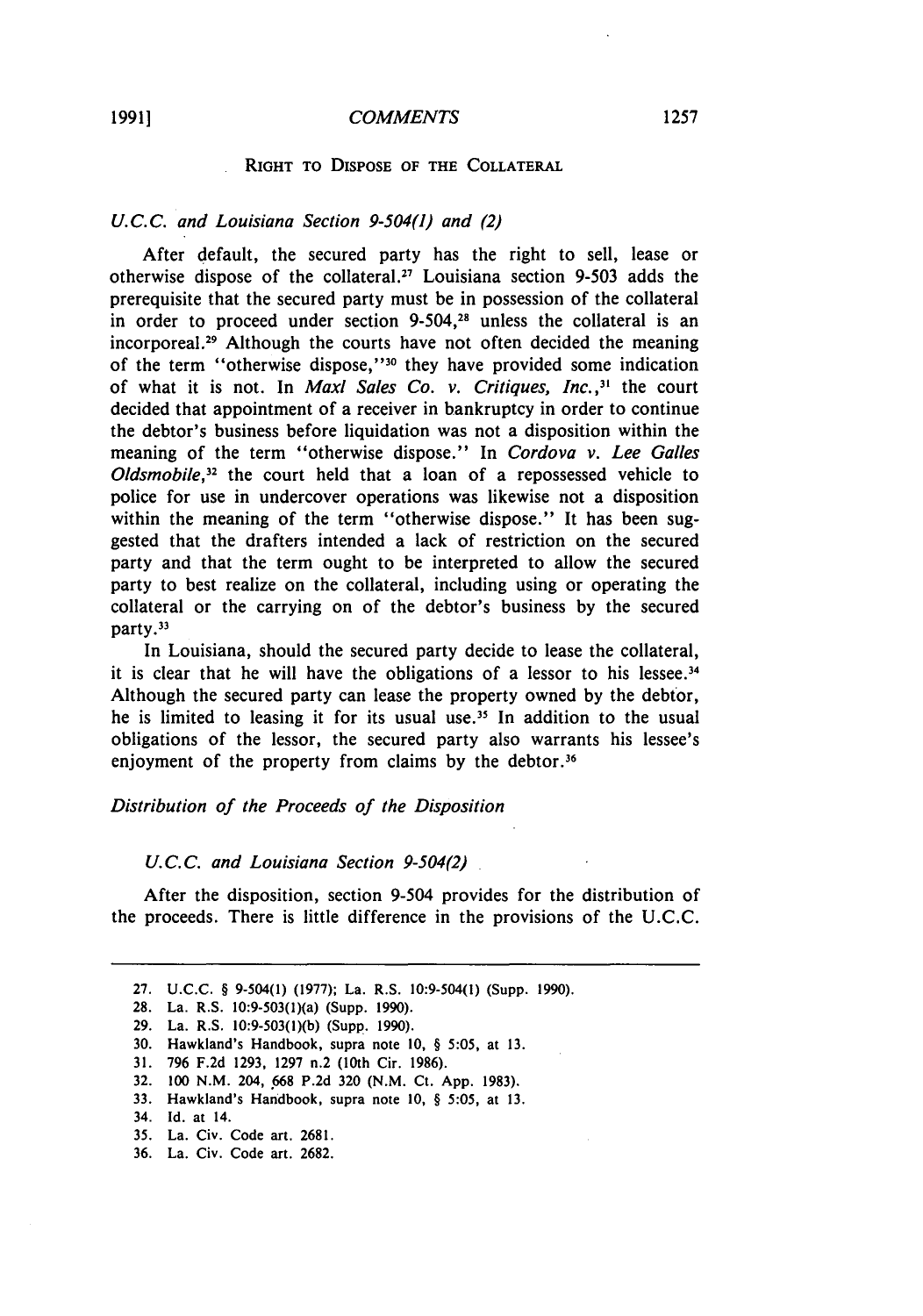and Louisiana Chapter 9 on this matter. First, the expenses of the sale are paid. Second, the indebtedness covered by the security agreement is satisfied. Third, subordinate security interests in the collateral are satisfied. Finally, the secured party may be responsible for a surplus, or the debtor may be responsible for a deficiency.

First, the reasonable expenses of the disposition, retaking, holding, sale or lease preparation, and legal expenses and attorney fees if provided for in the security agreement and not prohibited by law are deducted from the sale proceeds.<sup>37</sup> Regarding the matter of whether attorney fees are prohibited **by** law, Louisiana Civil Code article 2000 provides in pertinent part "[i]f the parties, by written contract, have expressly agreed that the obligor shall ... be liable for the obligee's attorney fees in a fixed or determinable amount, the obligee is entitled to that amount."<sup>38</sup> In Central Progressive Bank *v. Bradley,39* the Louisiana Supreme Court held that article 2000 will not be enforced by the courts when the attorney fees fixed in the contract are excessive and unreasonable, and the courts have authority to inquire into the reasonableness of the fee. The court in Central cited its decision in *Leenerts Farms, Inc. v. Rogerse* in which the court quoted Code of Professional Responsibility Disciplinary Rule 2-106,<sup>41</sup> which prohibits excessive attorney fees and provides a list of factors to use in determining whether a fee is excessive.

Second, the debt secured by the security agreement is satisfied from the proceeds of the disposition. 42 One should note that cross-collateralization is still possible under section  $9-504(1)(b)$ .<sup>43</sup> Senior security interests are not discharged or satisfied in the disposition under the section 9-504 procedure; the purchaser acquires subject to any senior security interest. This procedure differs from the Louisiana procedure governing judicial sales, which provides that if the price offered by the highest bidder is insufficient to discharge the senior interests, the property will not be sold." Also, the Louisiana judicial sales procedure provides that the purchaser will only pay to the sheriff that part of the purchase price exceeding the amount of the senior interest.<sup>45</sup> The amount of the senior

- 42. La. R.S. 10:9-504(1)(b) (Supp. 1990); U.C.C. § 9-504(1)(b) (1977).
- 43. Hawkland's Handbook, supra note 10, § 5:08, at 26.
- 44. La. Code Civ. P. art. 2337.
- 45. La. Code Civ. P. art. 2374.

<sup>37.</sup> La. R.S. 10:9-504(l)(a) (Supp. 1990); **U.C.C.** § 9-504(l)(a) (1977).

<sup>38.</sup> La. Civ. Code art. 2000.

<sup>39. 502</sup> So. 2d 1017 (La. 1987).

<sup>40. 421</sup> So. 2d 216 (La. 1982).

<sup>41.</sup> The Code of Professional Responsibility has since been replaced by the Rules of Professional Conduct. The provision discussed is now found at La. R.S. Title 37, art. 16, Rule 1.5 (a-d).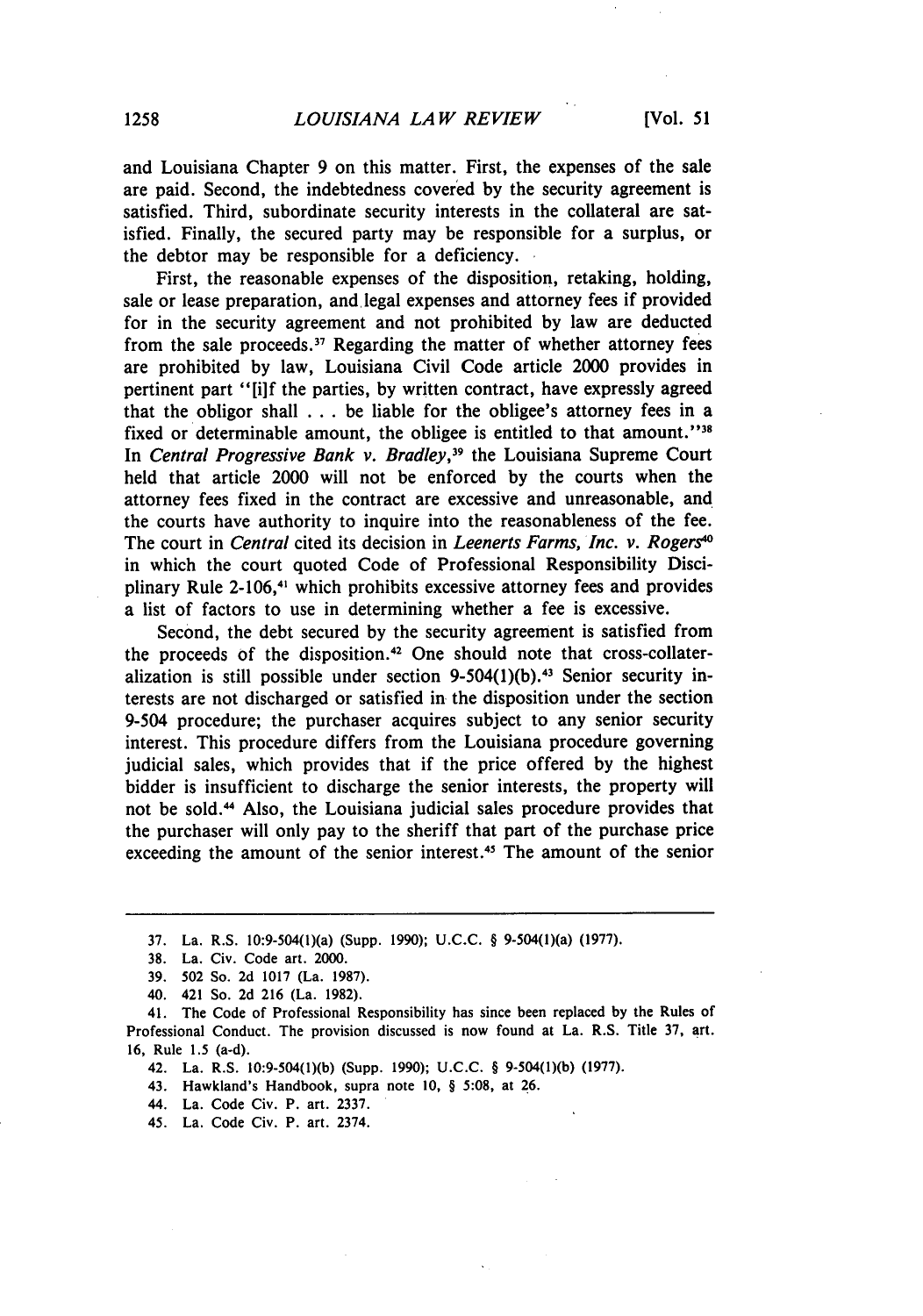interest is owed to the senior creditor **by** the purchaser, thus this amount is withheld from the amount paid to the sheriff. Little practical difference exists here between these two procedures, however, as it would be commercially unreasonable for a subordinate security interest holder to sell the collateral for a total price less than the senior indebtedness, as he would be receiving no value towards the reduction of the debt he is owed. In other words, no sale can occur under either Chapter 9 or the Louisiana procedure for judicial sales unless the buyer agrees that the collateral is worth more than the senior security interest's debt amount. It should also be noted that the subordinate security interest proceeding under section 9-504 is likely to activate default clauses in the senior security agreement,<sup>46</sup> further reducing the practical effect of any procedural differences in this area.

Third, subordinate interests are satisfied if written demand is received from these creditors before distribution of the proceeds is complete.<sup>47</sup> The secured party disposing of the collateral is allowed to request proof of the subordinate security interest's validity, and failure by the subordinate interest holder to provide this proof relieves the disposing secured party from his duty to comply with the demand for payment.<sup>48</sup> This provision is necessary as the disposing creditor can be liable to the debtor for paying a bad claim, but he is also required by the law to pay valid subordinate claims.

A related problem exists when more than one subordinate interest holder makes a claim. The secured party is faced with the difficult task of determining the priority, in addition to the validity, of the competing claims. The Louisiana procedural rules governing concursus proceedings<sup>49</sup> should be applied to provide the secured party protection in this situation. In *Asian International v. Merrill, Lynch, Pierce, Etc.*,<sup>50</sup> the Code of Civil Procedure rules governing concursus proceedings were applied to Merrill Lynch holding an account claimed by two parties. The court analyzed the purpose behind the concursus proceeding provision. "The primary purpose of this remedial proceeding is to protect the stakeholder from multiple liability, from conflicting claims, and from the vexation attending involvement in multiple litigation in which the stakeholder may have no direct interest."<sup>51</sup> The court also observed that "[t]he articles of the Louisiana Code of Civil Procedure governing concursus suits are to be construed liberally and given broad application.' **'52** There is no doubt that the secured party should have the benefit of the concursus

<sup>46.</sup> Hawkland's Handbook, supra note **10,** § **5:08,** at **27-28.**

<sup>47.</sup> La. R.S. 10:9-504(1)(c) (Supp. **1990); U.C.C.** § 9-504(i)(c) **(1977).**

<sup>48.</sup> La. R.S. 10:9-504(1)(c) (Supp. **1990); U.C.C.** § 9-504(1)(c) **(1977).**

<sup>49.</sup> La. Code Civ. P. arts. 4651-4662.

**<sup>50.</sup>** 435 So. **2d** 1064 (La. **App. 1st** Cir. **1983).**

**<sup>51.</sup> Id.** at **1067.**

**<sup>52.</sup> Id.** at **1067.**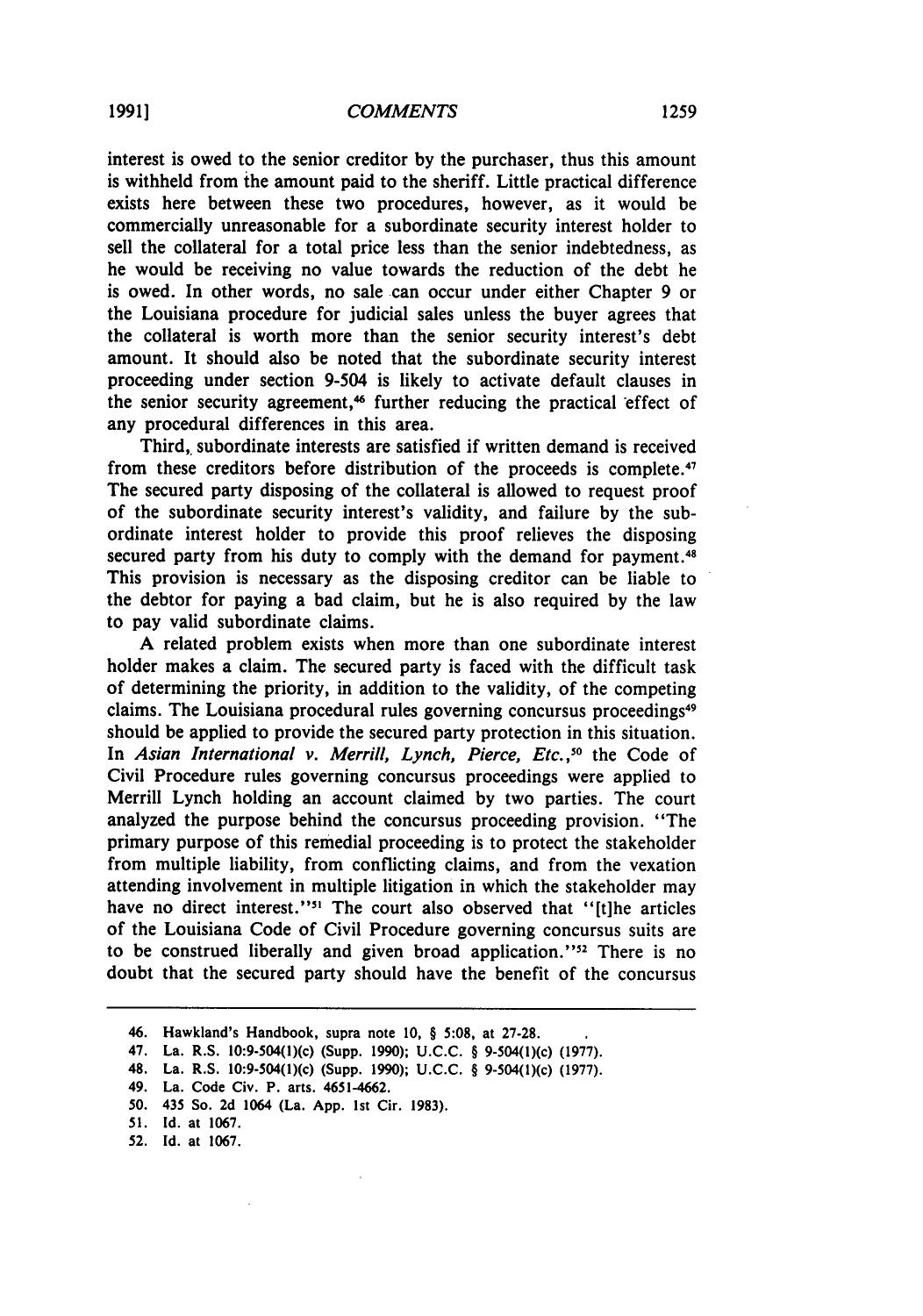proceeding when confronted with two or more competing claims from subordinate interests.

Finally, the debtor, unless otherwise agreed, is liable to the secured party for any deficiency after the disposition, and is entitled to any surplus.<sup>53</sup> An exception to this provision exists if the underlying transaction is a sale of accounts or chattel paper, in which case the debtor is neither liable for a deficiency nor entitled to a surplus, unless the security agreement provides otherwise.<sup>54</sup>

#### THE DISPOSITION **PROCEEDINGS**

#### *U.C.C.* and Louisiana Section 9-504(3)

The U.C.C.'s only limitation on the conduct of the right of disposition by the secured party is that it must be done in a commercially reasonable manner." Louisiana Chapter 9 adds an additional requirement that the disposition be conducted in good faith. $56 -$ These requirements apply to the manner, method, time, place, and terms of the disposition.<sup>57</sup> The disposition can be at public or private proceedings, and as a unit or in parcels.<sup>58</sup> Louisiana Chapter 9 also states that the disposition can be made with or without appraisal.<sup>59</sup> Both public and private proceedings are nonjudicial in nature. Although the terms public and private are not defined in the U.C.C. or Chapter 9, it is suggested that a public sale is one in which the public is invited to attend and effective publication of when and where the sale is to occur is made.<sup>60</sup>

Commercial reasonableness is likewise not defined by the U.C.C., and the definition of that term is of utmost importance as it is the only limitation imposed on the process of disposition. "The draftsmen felt that it would be unwise to try to place finite limits on the overriding standard of fair play that was to circumscribe all dispositions by the secured party under Chapter **9.'"6** Professor Hawkland suggests commercial reasonableness is a general standard similar to the "reasonable

**<sup>53.</sup>** La. R.S. 10:9-504(2) (Supp. 1990); U.C.C. § 9-504(2) (1977).

<sup>54.</sup> La. R.S. 10:9-504(2) (Supp. 1990); U.C.C. § 9-504(2) (1977). For a discussion of the potential difficulty in determining whether the underlying transaction is a sale or a security interest, see W. Hawkland, R. Lord & C. Lewis, U.C.C. Series § 9-504:03 (Art. **9),** at 585-86 **(1986).**

<sup>55.</sup> U.C.C. § 9-504(3) (1977); La. R.S. 10:9-504(3) (Supp. 1990).

<sup>56.</sup> La. R.S. 10:9-504(3) (Supp. 1990).

<sup>57.</sup> U.C.C. § 9-504(3) (1977); La. R.S. 10:9-504(3) (Supp. 1990).

<sup>58.</sup> U.C.C. § 9-504(3) (1977); La. R.S. 10:9-504(3) (Supp. 1990).

<sup>59.</sup> La. R.S. 10:9-504(3) (Supp. 1990).

<sup>60.</sup> Hawkland's Handbook, supra note 10, § 5:06, at **23.**

<sup>61.</sup> Id. at 16.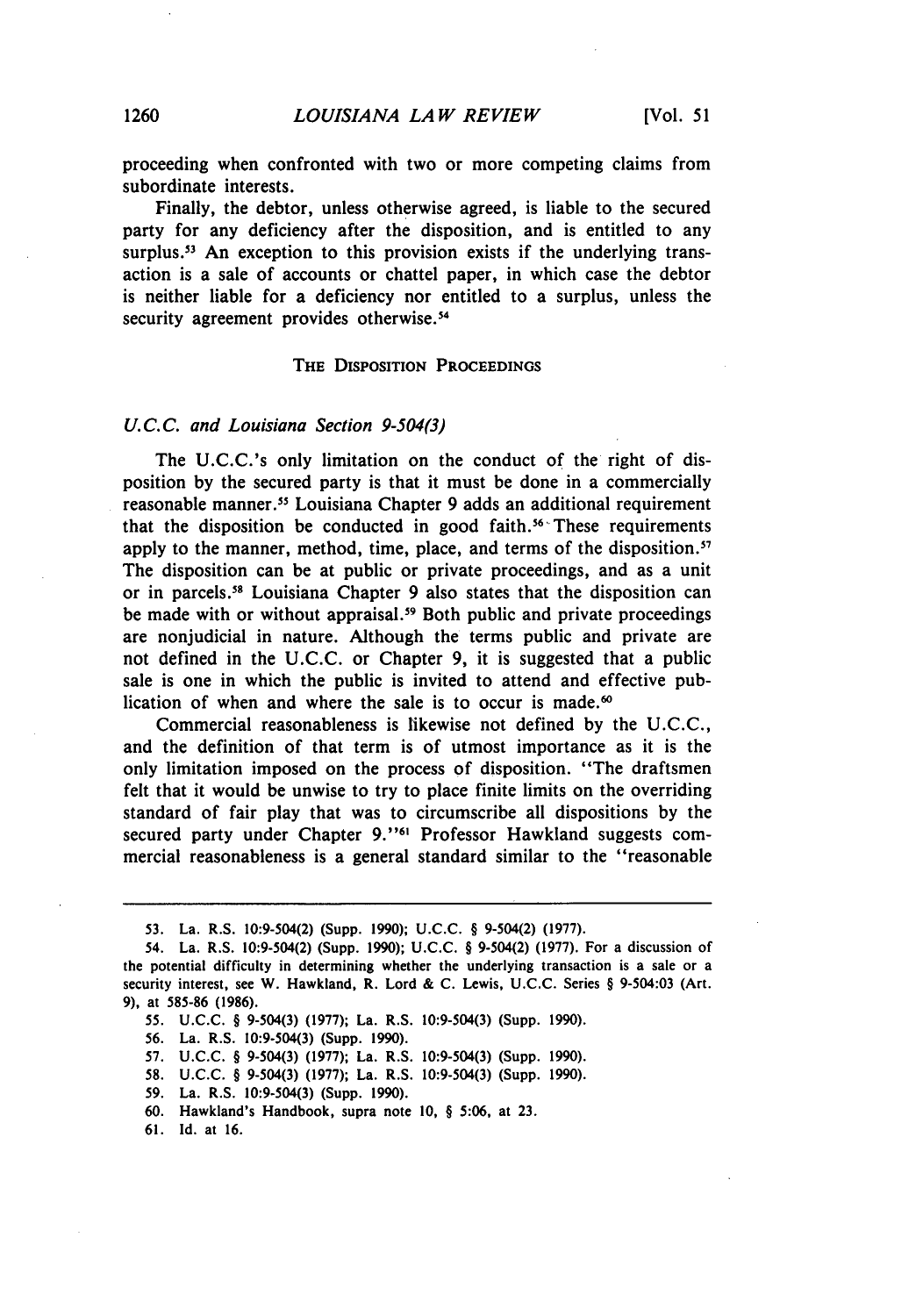man" and "good faith" standards which pervade the Anglo-American legal system. 62 More specifically, jurisprudence, U.C.C. section 9-507, and the official Comments are to flesh out the standard.<sup>63</sup> The case law has generally suggested that the secured party must "use his best efforts to see that the highest possible price is received for the collateral."<sup>64</sup>

Prior to enactment of Chapter 9, Louisiana allowed nonjudicial proceedings by a creditor in the pledge relationship. The pledger/debtor was allowed to authorize a sale or other disposition of movable property without the intervention of the courts.<sup>65</sup> The jurisprudence establishing the standards imposed on the pledgee/creditor actions in these nonjudicial dispositions in the pledge context may indicate how the courts will define commercial reasonableness in Louisiana under Chapter 9.

Elmer v. Elmer<sup>66</sup> is an excellent example of a court reviewing the actions of a creditor in a nonjudicial sale. The debtor borrowed \$70,000 from the creditor secured by 700 shares of stock in the Elmer Candy Corporation. The promissory note evidencing the debt stated that upon non-payment of the note the creditor was authorized to sell the stock "at public or private sale without recourse to judicial proceedings, and without either demand, appraisement, advertisement or notice of any kind.'' $67$  The creditor was also authorized to purchase the shares himself at a public or private sale, or to acquire the shares himself at market value.

The debtor did not pay the first installment, and the creditor proceeded to acquire the collateral, refusing the debtor's attempts to obtain an extension. The creditor, the president of Elmer Candy, and the creditor's attorney met at the attorney's office. The president informed the attorney of the book value of the shares,<sup>68</sup> and the creditor gave the attorney a signed document instructing the attorney to acquire the shares. An attempt to notify the debtor's attorney was unsuccessful. The attorney prepared three documents, including a letter of notice to the debtor, which were signed by the three parties present and the wife of the president. These actions constituted the sale of the stock to the

64. Id. at 16.

<sup>62.</sup> Id. at 16.

<sup>63.</sup> Id. at 16.

<sup>65.</sup> La. Civ. Code art. 3165.

<sup>66. 203</sup> So. 2d 391 (La. App. 4th Cir. 1967).

<sup>67.</sup> Id. at 394.

<sup>68.</sup> The president gave a per share book value of **\$100** to \$110. Testimony at the trial by a Hibernia National Bank officer gave a loan value of \$154 per share. Review of the books of the Elmer Candy Company at the end of the fiscal year ended 3 weeks prior to the "sale" revealed a \$126 per share value. As the company was closely held, unlisted, and untraded, a "market value" as referred to in the pledge agreement was indeterminable. 203 So. 2d at 396.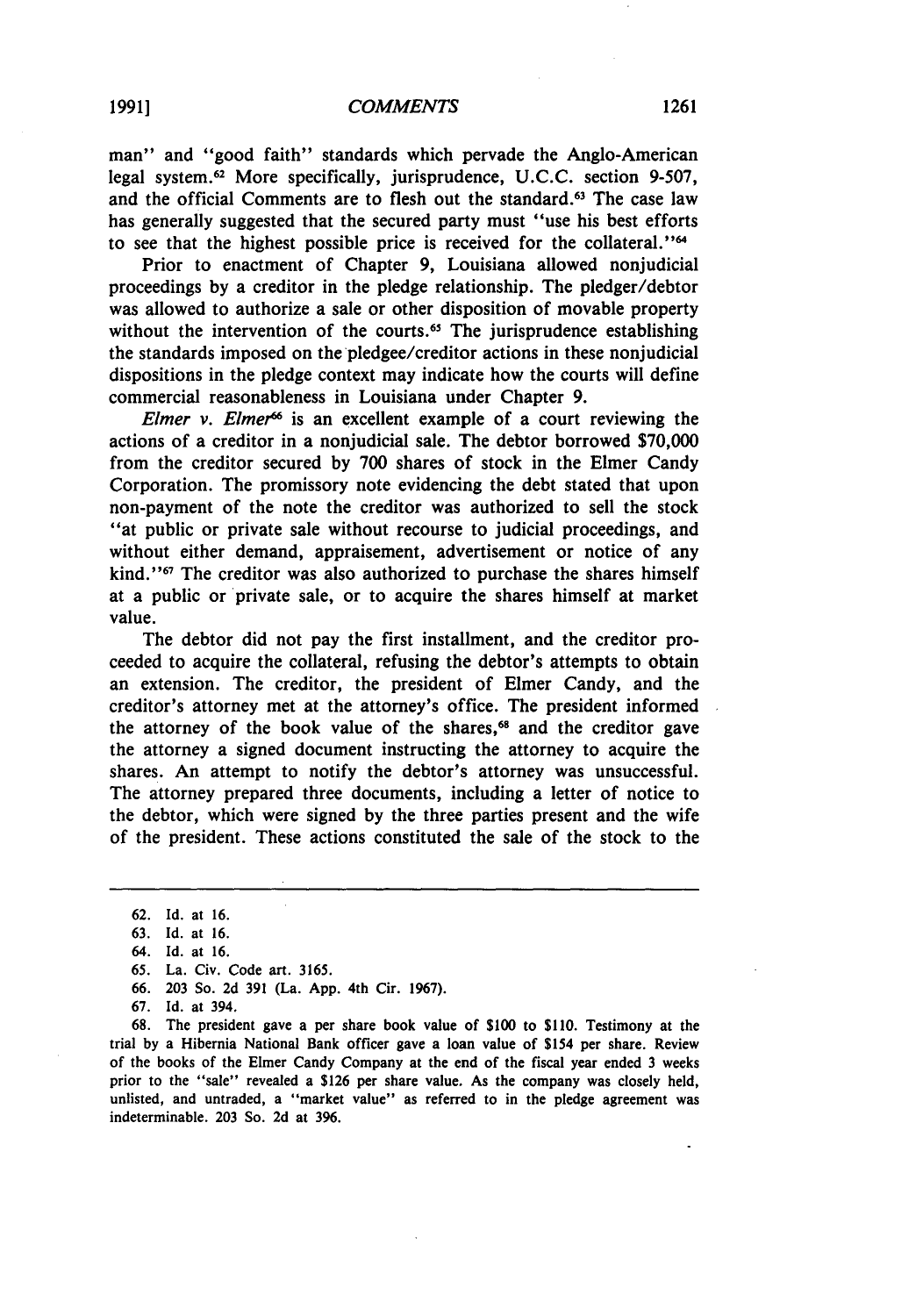creditor. The debtor then filed suit seeking to set aside the sale, and seeking return of the pledged stock upon his payment of the amount of the loan.

The court stated the standard to be applied in this situation as follows:

A mere literal compliance with the terms of the pledge is not in itself sufficient to render valid the sale and purchase **by** the pledgee of the subject of the pledge, since the pledgee occupies a fiduciary relation to the pledgor, being regarded as a trustee or agent of the pledgor in making the sale, owing the pledgor the duty of acting fairly and in good faith.<sup>69</sup>

The pledgee must attempt to realize the amount of the debt by the sale. He must not merely attempt to acquire title to the property at the lowest possible price.<sup>70</sup>

In its review of the facts, the fourth circuit found "an utter disregard by the pledgee of the rights of the pledgor."<sup>71</sup> The creditor's motivation was solely the acquisition of the stock, which he expressed even before the first installment was due, and he also testified to that effect. 72 The court found the sale amounted to no more than an appropriation of the stock **by** the pledgee and set aside the sale.

**A** similar conclusion was reached in the earlier case of *Dibert v. Wernicke,73* a case decided **by** the United States Sixth Circuit Court of Appeals applying Louisiana pledge law. The pledge agreement authorized the creditor to nonjudicially sell the pledged bonds similar to the agreement in *Elmer,* specifically providing, **"If** said sale or sales shall be public or at any broker's board or stock exchange **\* \* \*** [the creditor] \*\*\* may purchase said property."<sup>74</sup> After maturity of the note secured and some negotiation with the debtor, the creditor proceeded to sell the bonds on the New Orleans Stock Exchange. No notice of the sale was given to the debtor or its sureties, no advertisement or posting of notice of the sale was made, and the broker provided very little information concerning the bonds to those present at the time of the sale. **All** of these practices conformed with the customary manner of doing business on the exchange. The creditor then bid two cents on the dollar for the bonds, no higher bid was made, and the "sale" was complete.

The court found literal compliance with the terms of the pledge agreement was not enough. Reasonable care and due diligence in securing

**73.** 214 F. **673** (6th Cir. 1914).

**<sup>69.</sup> Id.** at 394.

**<sup>70.</sup> Id.** at **395.**

**<sup>71.</sup> Id.** at **396.**

**<sup>72.</sup> Id.** at **396-97.**

<sup>74.</sup> Id. at **675.**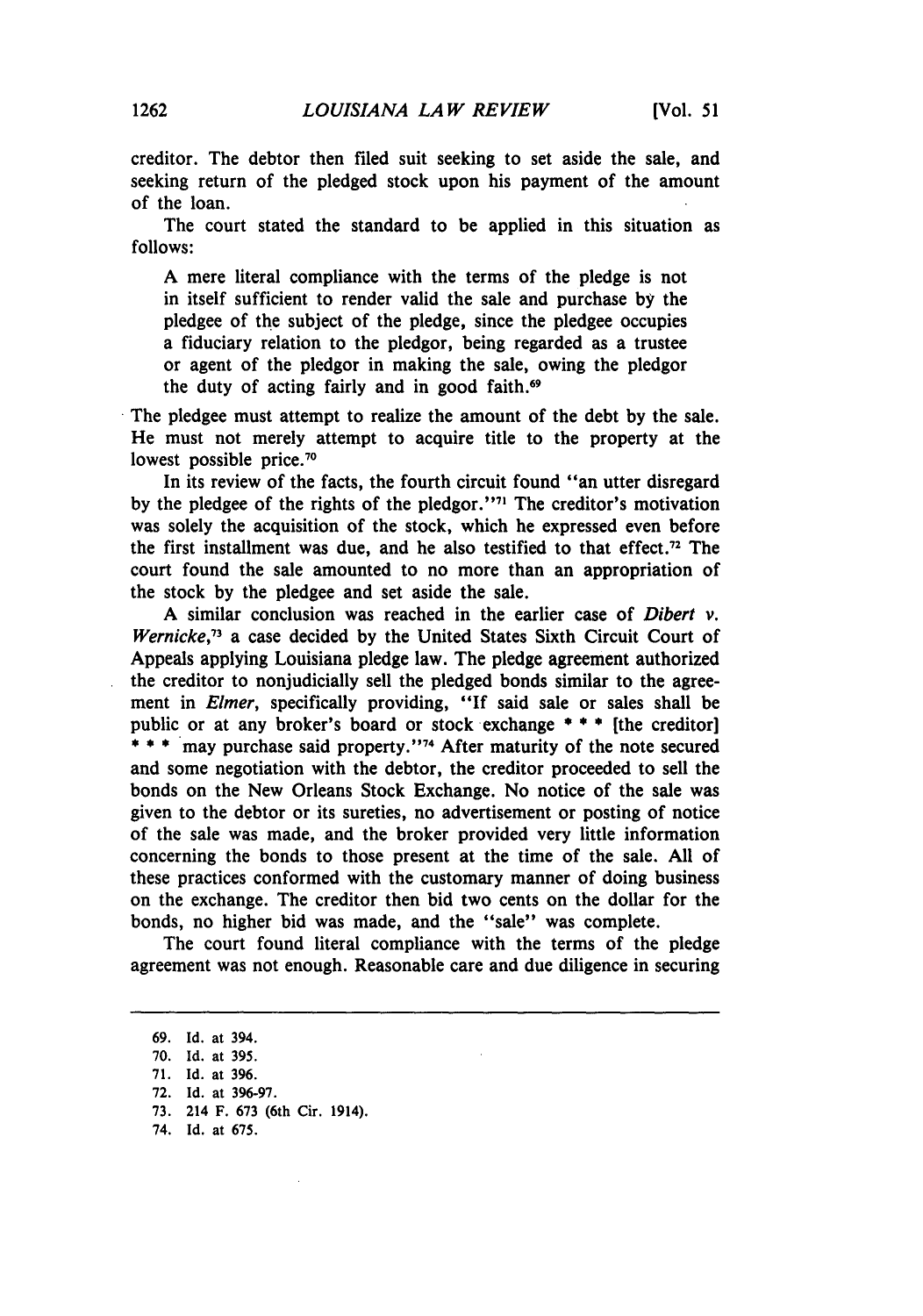a just price, taking into account both the creditor's and the debtor's interest, were to be exercised by the creditor.

In other words, it was the duty of the [creditor], in selling the bonds as pledgee, to conduct the sale in a fair and diligent manner, tending to secure a reasonable price for the bonds for the benefit of all concerned, and not in such manner as to enable it, under color of a sale, to purchase the bonds at a sacrifice; it was a "trustee to sell," not to buy, though with the privilege of buying, if fairly sold.<sup>75</sup>

The court found the creditor's motive to be acquiring ownership of the bonds. Even though the sale was technically conducted within the creditor's authority, and within the custom of the Stock Exchange, the unfair use of the authority and the resulting grossly inadequate price made the sale invalid.

Although these cases involve situations in which the creditor acquired the pledged property, the fiduciary duty imposed upon the creditor applies in any disposition by the pledgee. The analogy to the creditor under Louisiana Chapter 9 is an easy one. In both instances the creditor is in possession of the debtor's property and is attempting to dispose of collateral in order to realize on the credit extended to the debtor. It is plausible that courts in Chapter 9 disposition situations will find a fiduciary duty owed by the creditor to the debtor, since the creditor is selling the debtor's property both for the debtor's and the creditor's benefit, in establishing what commercial reasonableness means under Chapter 9.

#### *Louisiana Deficiency Judgment Act*

Another body of Louisiana law may prove helpful in fleshing out the commercial reasonableness standard to be applied under Chapter 9. The Louisiana Deficiency Judgment Act<sup>76</sup> provides procedures to be followed in judicial sales in order for the mortgagee or creditor to be entitled to a deficiency judgment after the sale if the sales proceeds are insufficient to satisfy the debt. The Act was passed in 1934 to address the prevalent practice of including waiver of appraisement clauses in mortgages.<sup> $77$ </sup> As the mortgagee can bid up to the full mortgage indebtedness amount without incurring any cash outlay other than a minor sales commission and fees, in times of depressed economic values other bidders are discouraged from bidding and the mortgagee can acquire

<sup>75.</sup> Id. at 681.

**<sup>76.</sup>** La. R.S. 13:4106-4108.3 **(1968** and Supp. **1990).**

**<sup>77.</sup>** McMahon, The Historical Development of Executory Procedure in Louisiana, **32** Tul. L. Rev. 555, **567 (1958).**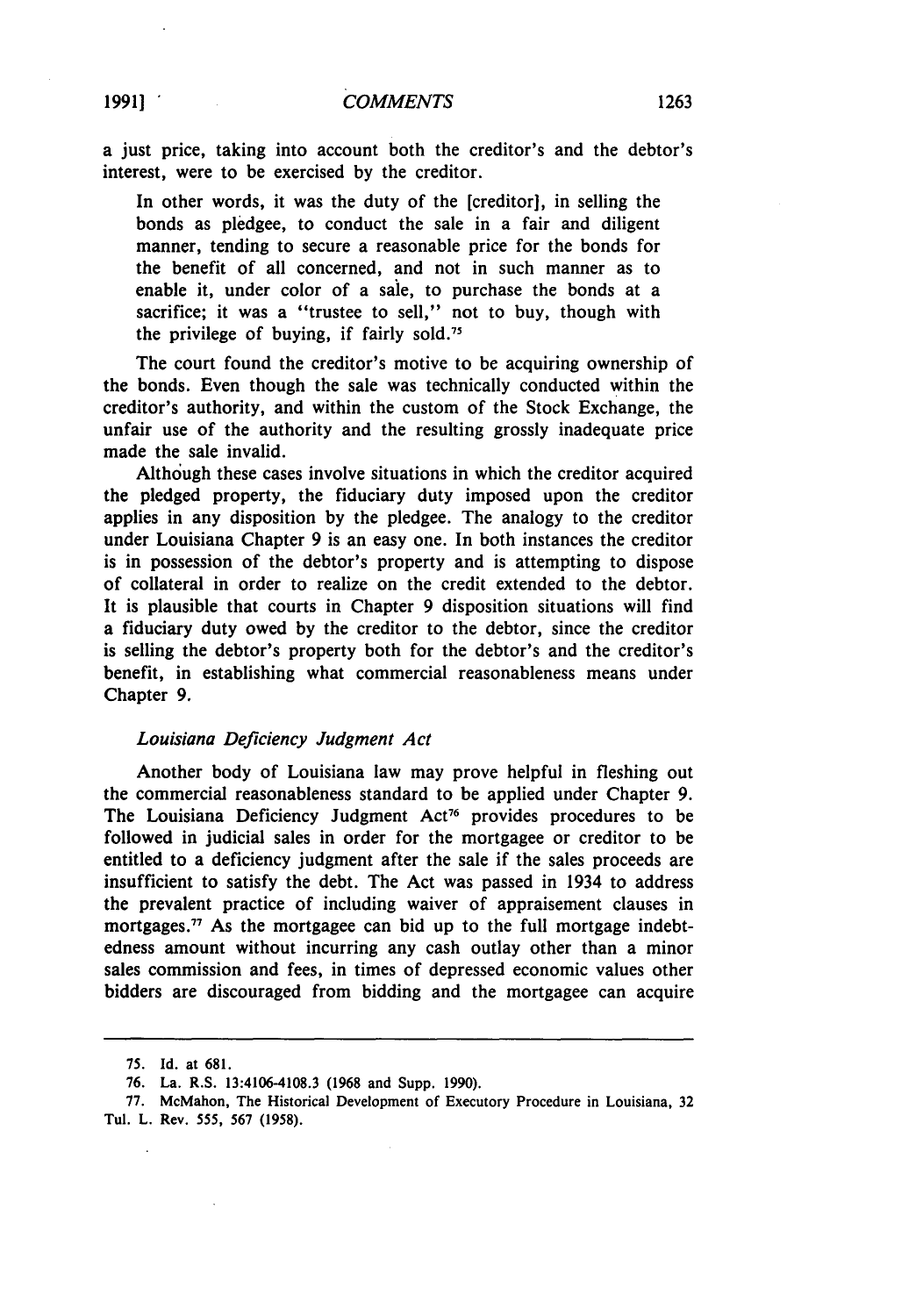the property very cheaply.<sup>78</sup> The creditor would then be entitled to a significant deficiency judgment against the debtor. The Act effectively eliminated these waivers by protecting the debtor with strict procedural requirements imposed on the sale, and failure of the mortgagee to comply with the procedures defeated the mortgagee's right to a deficiency judgment.<sup>79</sup> The Act attempted to assure proper appraisal of the debtor's property, making the deficiency judgment a true representation of the difference in the market value of the property and the value of the debt **.8o**

There are both legislative and scholarly expressions to the effect that the strict procedural requirements of the Deficiency Judgment Act will not apply to dispositions under Chapter 9. 1989 Louisiana Act Number 137 section  $8^{81}$  amended the Deficiency Judgment Act, adding Louisiana Revised Statutes 13:4108.3 which provides:

The rights or absence thereof of a secured creditor to pursue and collect a deficiency from a debtor, guarantor, or surety in connection with a secured transaction subject to Chapter 9 of the Louisiana Commercial Laws (R.S. 10:9-101, et seq.) shall be exclusively subject to the provisions of Chapter **9.82**

Again, the only express protection for the debtor in Chapter 9 is the requirement of conducting every aspect of the sale in a commercially reasonable manner and in good faith.<sup>83</sup> One should also note that Chapter 9 expressly states that the sale can be conducted with or without appraisal, which is contrary to the Deficiency Judgment Act.<sup>84</sup>

Professor Hawkland writes, "[tihe limitations imposed by the Deficiency Judgment Act are entirely eliminated when [a Chapter] 9 security interest is foreclosed."<sup>85</sup> The debtor is protected by the commercial reasonableness standard without need to resort to the formal requirements of the Deficiency Judgment Act, and new formal procedures need not be imposed to replace those that have been "discredited and discarded."<sup>86</sup> "[T]he idea is to see to it that the secured party does not play fast and loose with the debtor's property when disposing of it at a foreclosure sale."87

83. La. R.S. 10:9-504(3) (Supp. 1990).

87. Id. at 31.

<sup>78.</sup> **Id.**

<sup>79.</sup> **Id.**

<sup>80.</sup> Comment, Deficiency Judgments in Louisiana, 49 Tul. L. Rev. 1094, 1096 (1975).

**<sup>81.</sup>** 1989 La. Acts No. **137,** § **8,**

<sup>82.</sup> La. R.S. 13:4108.3 (Supp. 1990).

<sup>84.</sup> **Id.**

<sup>85.</sup> Hawkland's Handbook, supra note 10, § 5:03, at 10.

<sup>86.</sup> Id. at 31.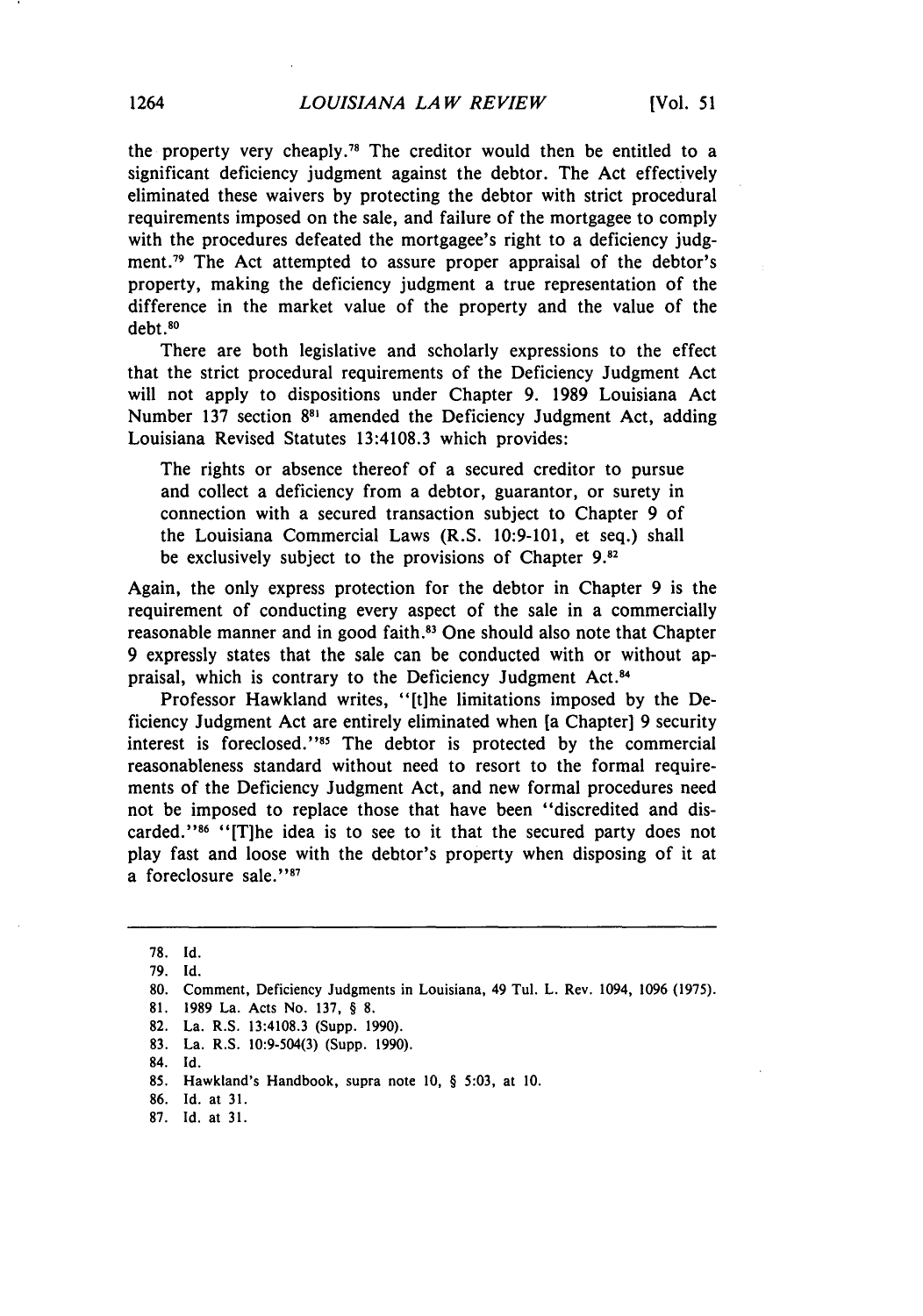In spite of these express provisions and assertions to the contrary, the Deficiency Judgment Act, or more specifically the jurisprudence applying it, may still have relevance in dispositions under Chapter 9. The policies underlying the Deficiency Judgment Act are sound, and the Louisiana courts have been enforcing these policies in a diligent manner for over five decades. Certainly some guidance as to how these same courts will construe what is or is not commercially reasonable conduct can be gleaned from a review of this jurisprudence.

Soon after enactment of the Deficiency Judgment Act, the courts applied the Act to nonjudicial sales, even though the Act only expressly covered judicial sales. In *Home Finance Service v. Walmsley,88* the court denied a creditor's action for a deficiency judgment after nonjudicial sale without appraisal in enforcement of a chattel mortgage. After noting that the Act specifically referred to judicial sales, the court stated:

we are of the opinion that the statement of the public policy therein is sufficiently broad to disclose that it was the intention of the lawmakers to place a stamp of disapproval on any practice whereby encumbered property is sold without judicial appraisement, and to sanction the type of agreement, such as the one before us, would be to allow the employment of a device calculated to defeat the underlying purposes which prompted the passage of the law. <sup>89</sup>

The Act was subsequently applied in the case of a nonjudicial sale without appraisal to which the debtor had agreed.<sup>90</sup> Even in an action for a deficiency judgment in which the debtor failed to make an appearance, the court of appeal reversed the default judgment against the debtor as the creditor failed to allege his nonjudicial sale was made with appraisal.<sup>91</sup> The court decided this even though there was an agreement between the parties allowing the sale.<sup>92</sup> Clearly the courts did not stay within the express provisions of the Act when strong public policy supported decisions beyond those express provisions.

The Louisiana Fourth Circuit Court of Appeal, in *General Motors Acceptance Corp. v. Smith*,<sup>93</sup> prohibited a deficiency judgment against the debtor's surety, despite the surety's agreement not to be held to a discharge of the debtor. The court concluded that allowing the judgment against the surety would allow the surety to agree to something the

**<sup>88.</sup>** 176.So. 415 (La. App. Orl. 1937).

<sup>89.</sup> Id. at 417.

<sup>90.</sup> David Investment Company v. Wright, **89** So. 2d 442 (La. App. 1st Cir. 1956).

<sup>91.</sup> Atlas Finance Corporation v. Whitehead, 99 So. 2d 481 (La. App. Orl. 1958).

**<sup>92.</sup> Id.**

**<sup>93. 399</sup>** So. **2d 1285** (La. **App.** 4th Cir. **1981).**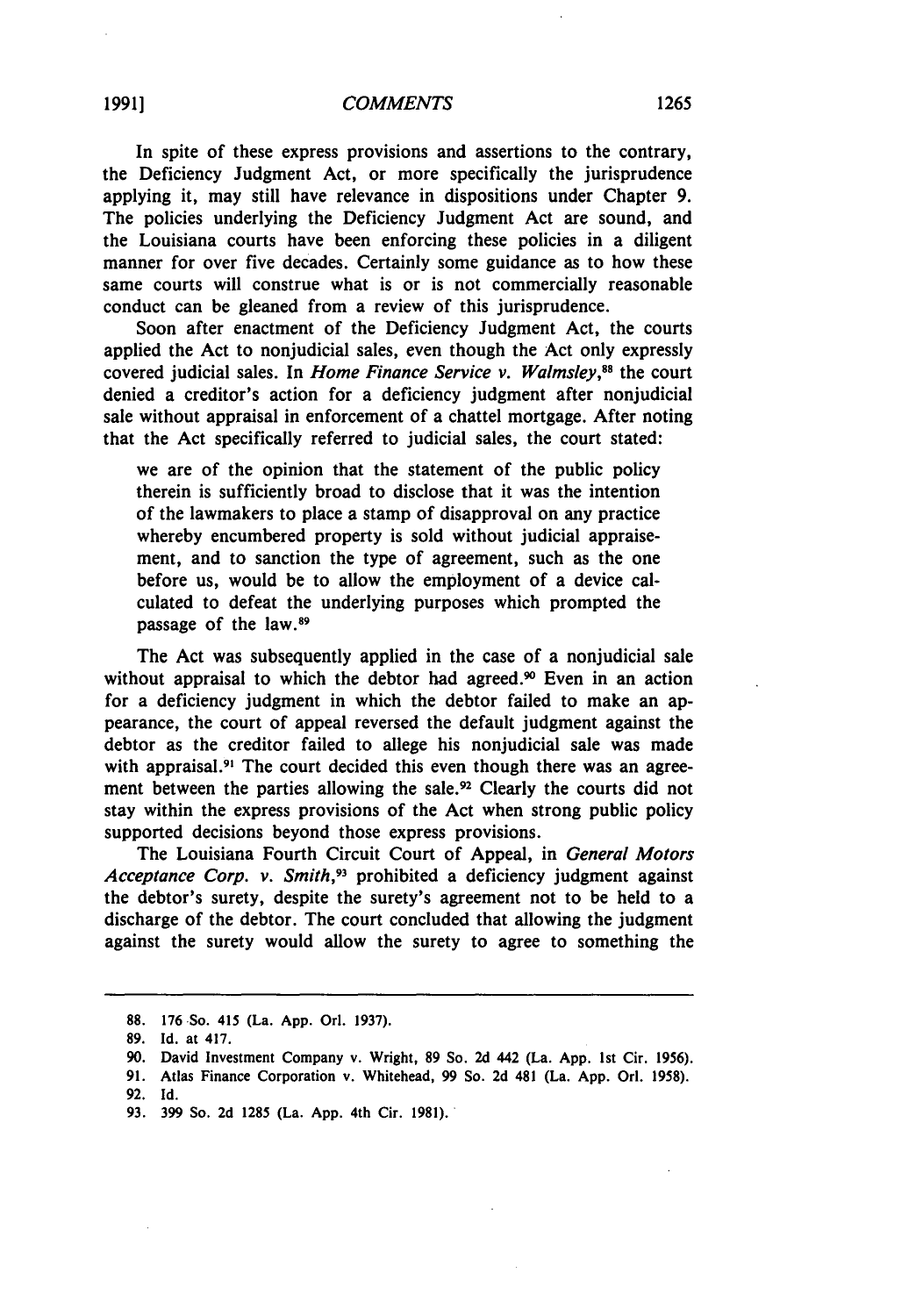debtor could not have agreed to, circumventing the strong policy behind the Act. The case is more interesting, however, for its insight into the goal behind rigid enforcement of the Act. The court stated that the reason for insisting *on,* appraisal is to insure the seeking of a price which provides an acceptable measure for a deduction from the debt.<sup>94</sup> The court believed that the legislature determined that sale without appraisal, providing no acceptable measure to deduct from the debt, would be treated as if the proceeds were sufficient to pay the entire debt.<sup>95</sup>

The fourth circuit showed similar insight in an earlier case in which the Deficiency Judgment Act was found not to apply. In *International* City Bank & Trust Company v. Zander,<sup>96</sup> the creditor sold pledged stock on the New York Stock Exchange without appraisal pursuant to the authorization in the pledge agreement. The court held that the creditor was entitled to a deficiency judgment despite failing to follow the express requirement of the Deficiency Judgment Act to obtain an appraisal. The policy behind the Act would not be furthered by requiring appraisal here, as an accurate market value could be easily obtained from reviewing the stock listings in the newspaper. Thus, in a situation where the goal of the Act, obtaining an accurate value with which to reduce the debt after the sale, was obtained without resort to the strict procedures of the Act, strict compliance with the Act was found unnecessary.

Even though the procedures required by the Deficiency Judgment Act are inapplicable in enforcing a Chapter 9 security agreement, the policies and goals of that Act can still guide the courts in their determination of a standard of commercial reasonableness. The creditor's conduct should always be viewed with the objective of obtaining a fair price for the debtor's property. This objective is especially vital in light of the debtor's liability under section 9-504(2) for any deficiency of the price obtained when applied against the debt. The Louisiana courts have been enforcing this policy for over 50 years, and these courts have displayed diligence in that enforcement. One has to wonder how much these courts will actually adjust their decision-making process even with the passage of Chapter 9.

#### Notice to the Debtor and Other Parties

The secured party also must reasonably notify the debtor of the time and place of a public sale, or the time after which a private sale will be made.<sup>97</sup> The debtor can waive or modify his right to notice after

**<sup>94.</sup> Id.** at **1287.**

**<sup>95.</sup> Id.** at **1287.**

**<sup>96. 378</sup>** So. **2d 506** (La. **App. 4th** Cir. **1979).**

**<sup>97.</sup>** La. R.S. 10:9-504(3) (Supp. **1990); U.C.C.** § **9-504(3) (1977).**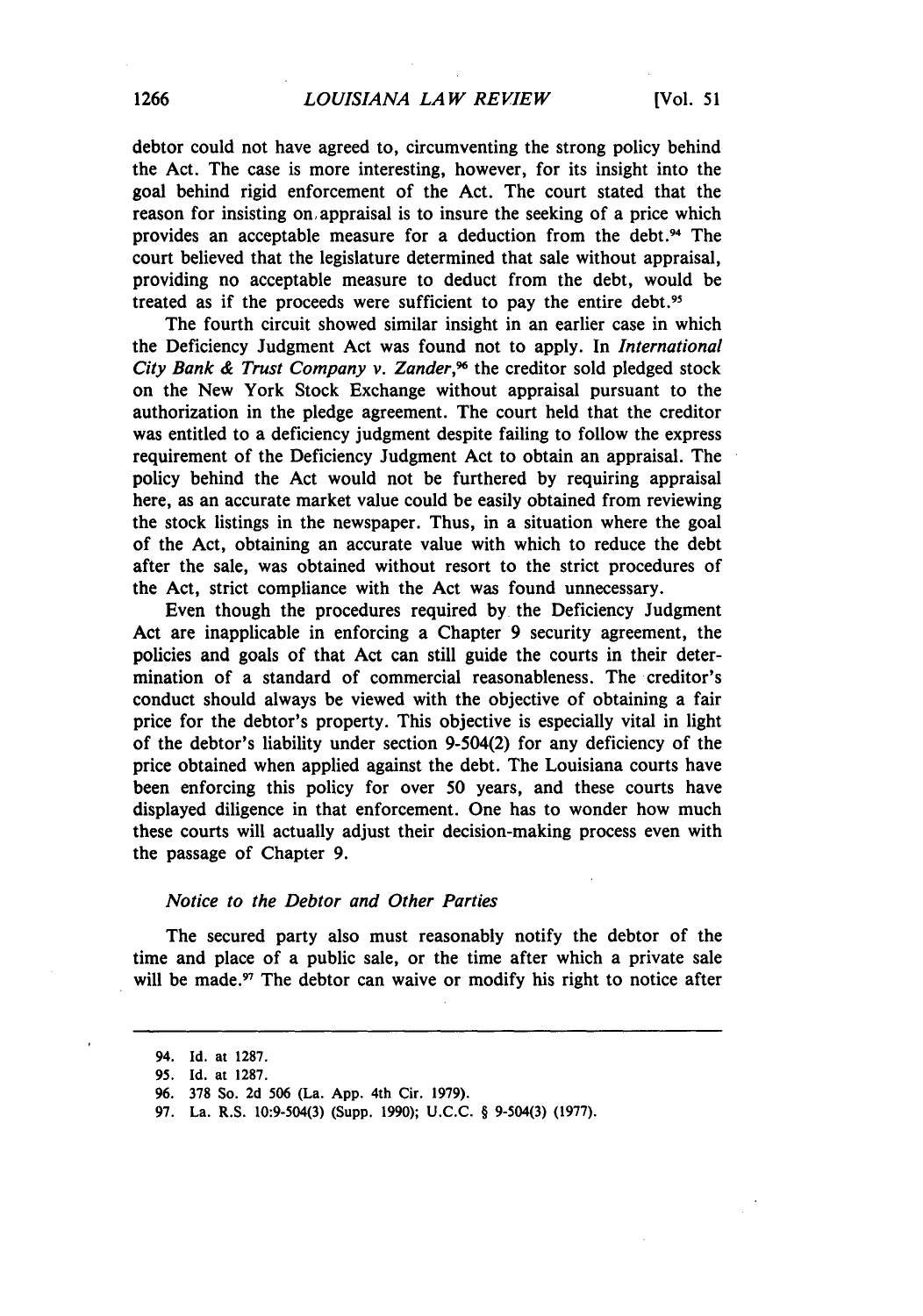default occurs. 98 No notice is necessary when the collateral is perishable, rapidly depreciating, or customarily sold on a recognized market.<sup>99</sup> If the collateral is not consumer goods, the secured party must notify others with security interests in the collateral who have filed a financing statement or whose written notice has been received by the secured party. **'**

#### Right *of the* Secured *Party to Buy*

In a public sale, the secured party may purchase the collateral.<sup>101</sup> In a private sale, the secured party may not buy unless for a price established in widely distributed price quotations or in a recognized market.<sup>102</sup> This differs from the prior law in Louisiana governing pledge nonjudicial sales. The creditor and debtor were allowed to provide in the pledge agreement that the creditor could acquire the collateral at any type of nonjudicial sale, even without notice to the debtor.'03

#### RIGHTS AFTER THE DISPOSITION

#### *U.C.C. and Louisiana Section 9-504(4)*

The purchaser of the collateral receives all the rights of the debtor in the collateral, with the security interest and the subordinate interests discharged.<sup>104</sup> The sale is good to that effect even if the secured party fails to follow Part 5 of Chapter 9, if the buyer has no knowledge of the defects and, in a public sale, there is no collusion.<sup>105</sup> In a private sale, lease, or other disposition, the buyer need only have acted in good faith. **<sup>1</sup> 0**

#### *Right to Retain the Collateral in Satisfaction of the Debt*

#### *U.C.C. and Louisiana Section 9-505*

Under section 9-505 the secured party can retain the collateral in

|  | 98. La. R.S. 10:9-504(3) (Supp. 1990); U.C.C. § 9-504(3) (1977).                  |
|--|-----------------------------------------------------------------------------------|
|  | 99. La. R.S. 10:9-504(3) (Supp. 1990); U.C.C. § 9-504(3) (1977).                  |
|  | 100. La. R.S. 10:9-504(3) (Supp. 1990); U.C.C. § 9-504(3) (1977). The U.C.C. does |
|  | not provide for notice to those who have filed a financing statement.             |
|  | 101. La. R.S. 10:9-504(3) (Supp. 1990); U.C.C. § 9-504(3) (1977).                 |
|  | 102. La. R.S. 10:9-504(3) (Supp. 1990); U.C.C. § 9-504(3) (1977).                 |
|  | 103. See, e.g., Elmer v. Elmer, 203 So. 2d 391, 394 (La. App. 4th Cir. 1967).     |
|  | 104. La. R.S. 10:9-504(4) (Supp. 1990); U.C.C. § 9-504(4) (1977).                 |
|  | 105. La. R.S. 10:9-504(4)(a) (Supp. 1990); U.C.C. § 9-504(4)(a) (1977).           |
|  | 106. La. R.S. 10:9-504(4)(b) (Supp. 1990); U.C.C. § 9-504(4)(b) (1977).           |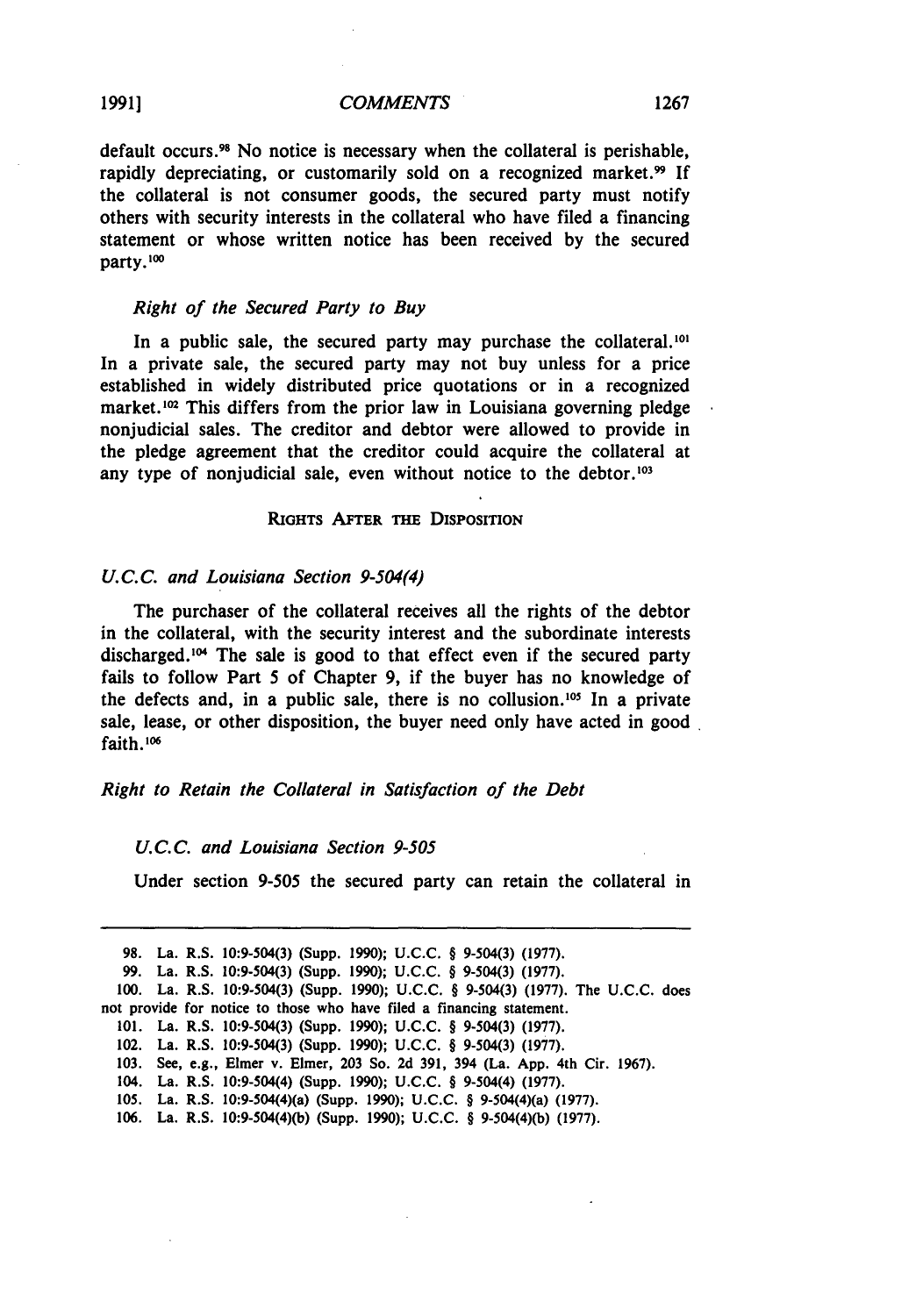complete satisfaction of the debt.<sup>107</sup> This procedure is called strict foreclosure **by** the **U.C.C.** The debtor is not liable for any deficiency or costs, nor is he entitled to any surplus.<sup>108</sup> Strict foreclosure is not available if sixty percent of the cash price or loan amount is paid on consumer goods, but the debtor may renounce or modify this limitation after default.<sup>109</sup>

The secured party can propose strict foreclosure after he, under the provisions of section 9-503, is in possession.<sup>110</sup> Written notice of this proposal must be sent to the debtor, unless the debtor has renounced or modified his rights.<sup>111</sup> In the case of non-consumer goods under Louisiana Chapter **9,** notice must also be sent to other secured parties holding security interests in the collateral who have filed financing statements. $112$  The parties entitled to receive notice are given twenty-one days to respond, and if such party objects, the secured party must proceed under 9-504."1 If no objection is received, the secured party has acquired the collateral in satisfaction of the debt.<sup>114</sup>

Louisiana adds two presumptions to the strict foreclosure scenario not included in the U.C.C. Upon voluntary surrender or abandonment of the collateral by the debtor upon default or in contemplation of default, if the collateral is consumer goods, the surrender is presumed to be for strict foreclosure unless the secured party notifies the debtor within twenty days that he rejects the offer of strict foreclosure.<sup>115</sup> If the collateral is not consumer goods, the surrender is presumed to be for disposition pursuant to section 9-503 unless there is written agreement contemporaneous to or after the surrender to the contrary.<sup>116</sup>

It is worth noting that, under the law of pledge in Louisiana, stipulations in the pledge agreement providing that the object of the pledge becomes the property of the creditor upon default with no further action on his part were prohibited. In fact, in *Alcolea v. Smith*<sup>117</sup> the Louisiana Supreme Court stated that the practice had been prohibited for 1,400 years in civil law jurisdictions, since an edict of Constantine,"<sup>8</sup> "and of which nothing better has since been said than that they were

118. Id. at **488,** 90 So. at 771.

<sup>107.</sup> La. R.S. 10:9-505 (Supp. 1990); U.C.C. § 9-505 (1977). 108. Hawkland's Handbook, supra note 10, § 5:10, at 34. 109. La. R.S. 10:9-505(2) (Supp. 1990); U.C.C. § 9-505(1) (1977). 110. La. R.S. 10:9-505(2) (Supp. 1990); U.C.C. § 9-505(2) (1977). 111. La. R.S. 10:9-505(2) (Supp. 1990); U.C.C. § 9-505(2) (1977). 112. La. R.S. 10:9-505(2) (Supp. 1990). 113. La. R.S. 10:9-505(2) (Supp. 1990); U.C.C. § 9-505(2) (1977). 114. La. R.S. 10:9-505(2) (Supp. 1990); U.C.C. § 9-505(2) (1977). 115. La. R.S. 10:9-505(3) (Supp. 1990). 116. La. R.S. 10:9-505(4) (Supp. 1990). 117. 150 La. 482, 90 So. 769 (1922).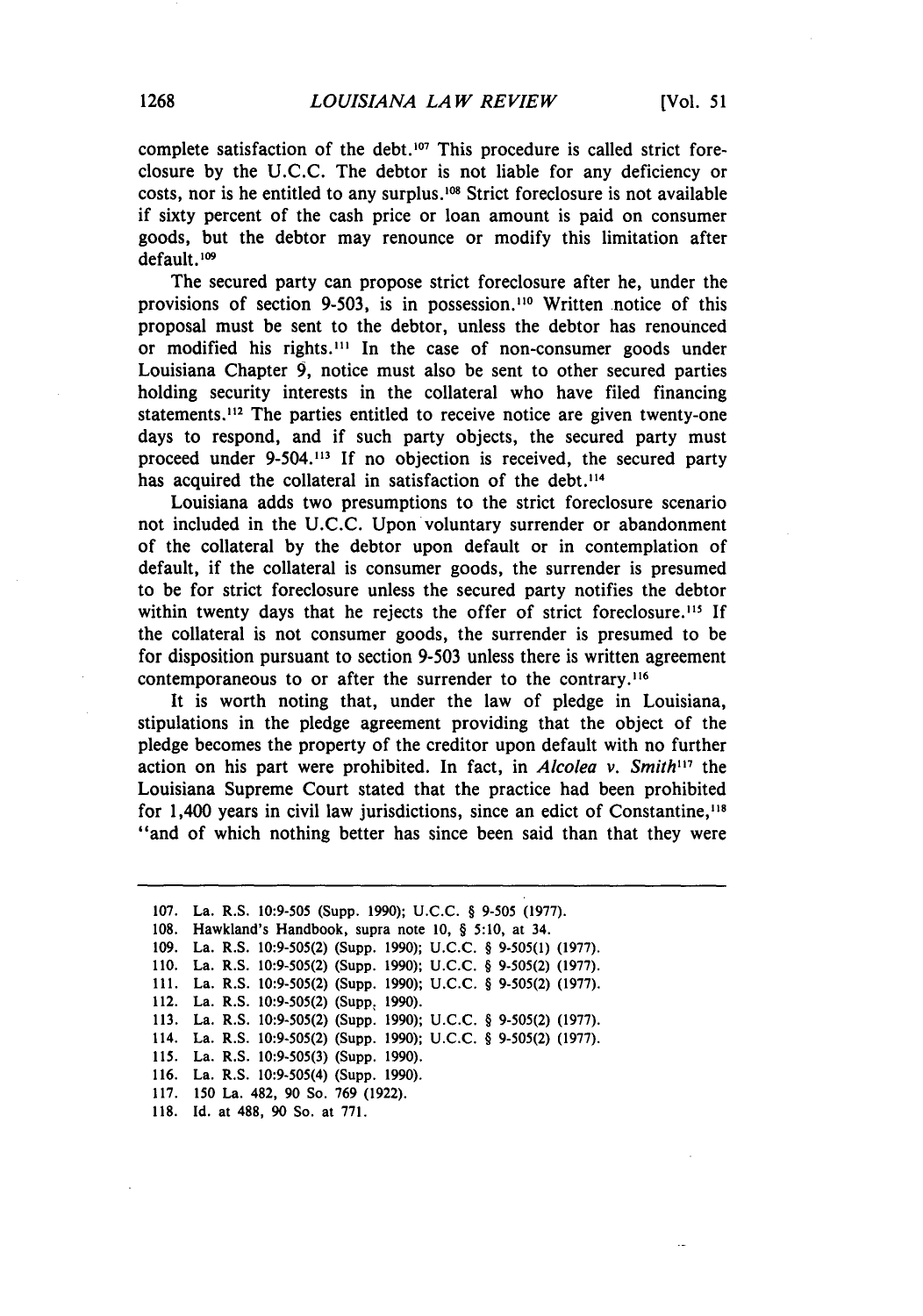obnoxious to good morals, odious, oppressive, and unconscionable."<sup>119</sup> The fourth circuit in *Elmer* basically decided that the creditor's actions in that case amounted to an attempt at just such an appropriation.<sup>120</sup> There is dicta in *Alcolea* to the effect that the parties may agree after the debt is due that the pledgee can retain the pledge in satisfaction of the debt.121

Section **9-505** clearly contemplates this situation referred to in the dicta in *Alcolea.* The secured party is only allowed to propose strict foreclosure after default, and he must also get consent from the debtor, in the form of no objection by the debtor, to be deemed to have acquired the collateral. Secured parties should be wary of any action on their part which has the appearance of bargaining for this sort of consequence prior to default, due to the strong policy against it in the pre-Chapter 9 Louisiana law, and the express terms of the Chapter requiring the proposal to be after default.

#### **CONCLUSION**

The procedures by which the secured party enforces his security agreement under Chapter **9** upon the default of the debtor are not radically different from procedures which already existed in Louisiana law. Under Chapter **9** the secured party needs the consent of the debtor in order to obtain possession of the collateral, as was the case prior to its enactment. Louisiana law allowed nonjudicial disposition by the secured party if agreed to by the parties in a pledge agreement, and now the law under Chapter **9** allows it in all security relationships involving movables. Finally, under prior Louisiana practice the creditor was allowed to keep the pledge in complete satisfaction of the debt if the parties agreed after the debt came due, and this is substantially the rule under Chapter **9** for all security interests involving movables. As a result of these similarities, the prior Louisiana jurisprudence, and especially the policies underlying it, can be very useful in applying Chapter **9** in Louisiana.

*Paul Joseph Ory*

**<sup>119.</sup>** Id. at 490, **90** So. at **772.**

<sup>120.</sup> Elmer v. Elmer, **203** So. **2d 391, 397** (La. **App.** 4th Cir. **1967).**

<sup>121.</sup> **150** La. at 492, **90** So. at **772.**